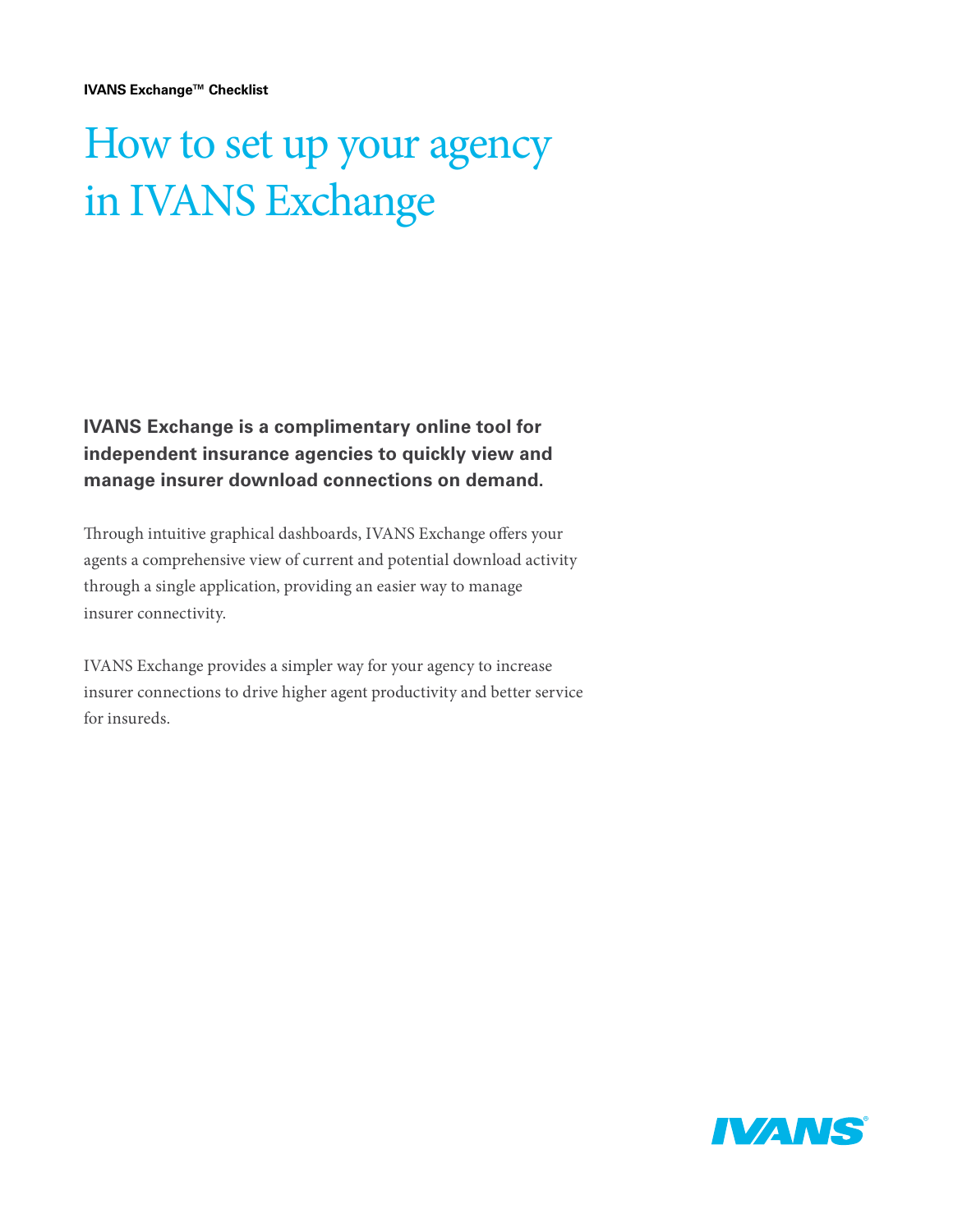### **The checklist below will help guide you through getting your agency set up in IVANS Exchange.**

#### **1. Log in or register your agency**

If you are downloading information via IVANS, your agency already has an IVANS Exchange account. Before you can access any dashboards or reports in IVANS Exchange, you must first log in using your IVANS User ID and Password or register for a new user account.

To log in or register, visi[t exchange.ivansinsurance.com](https://exchange.ivansinsurance.com/).

#### **2. Review your agency dashboard**

Once you log in to IVANS Exchange, you'll see your agency dashboard. This graphical dashboard offers a single location to view all of your agency's current download usage, connections opportunities and relevant industry news.

#### **3. Access your IVANS Connections Report**

Your IVANS Connections Report shows all lines of business your agency is currently downloading as well as inactive download connections that are available to your agency.

#### **4. Customize your IVANS Connections Report**

IVANS Exchange enables you to customize your IVANS Connections Report to identify your current download needs and future download requests. Your insurers also have the ability to see what you have identified on your Connection Report.

#### **5. Receive automated email notifications of available connections**

As the administrator for your IVANS account, you may receive automatic emails that notify you of any newly available lines of business on your IVANS Connections Report. To receive notifications, please click on the "clock" on your Connections Report screen to activate your notifications.

#### **Tip**

If you don't know your IVANS Exchange credentials, complete the form located at [exchange.ivansinsurance.com](https://exchange.ivansinsurance.com/).

IVANS will look up your account and provide you with steps to register for a new user account.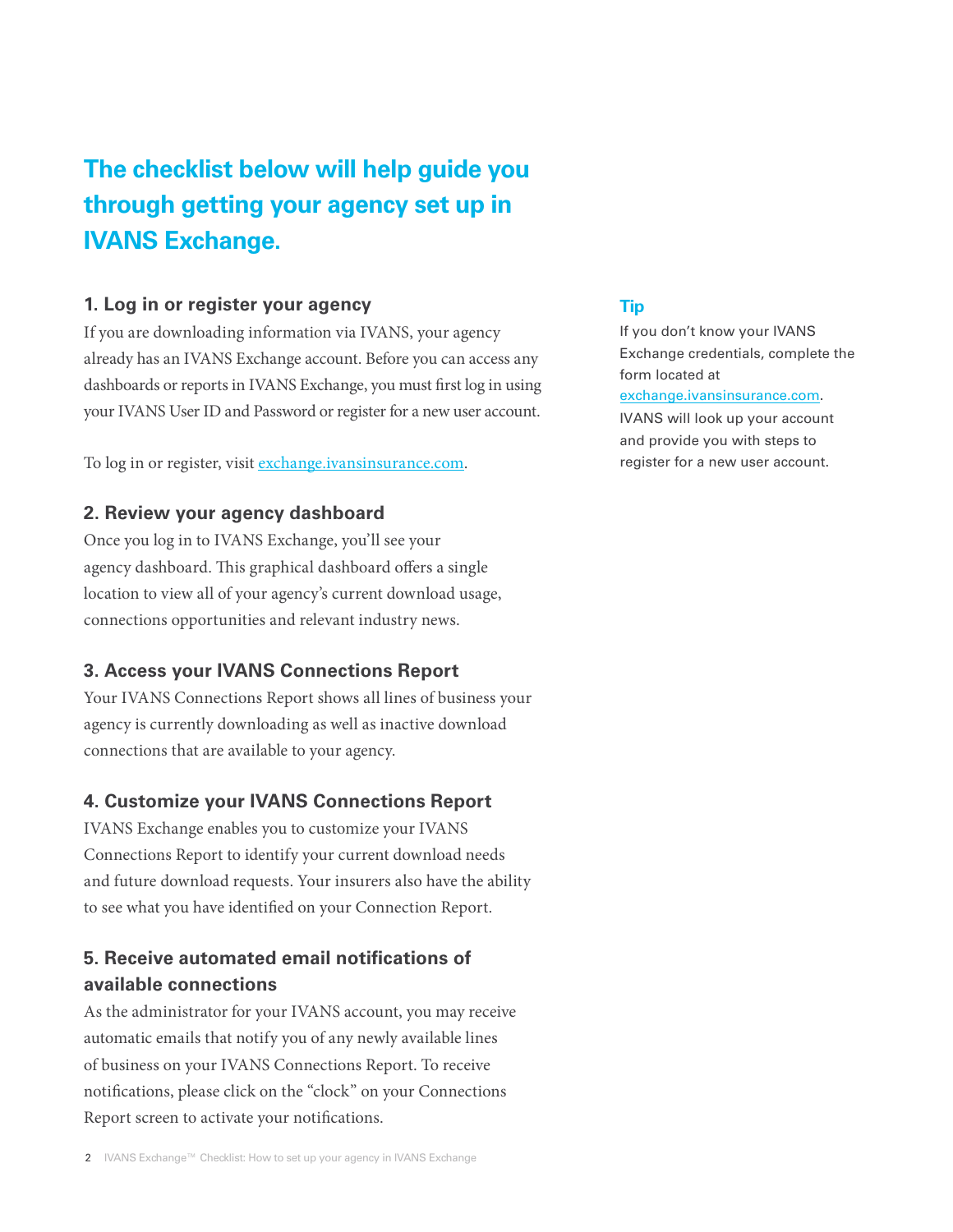#### **6. Contact the insurer**

Your IVANS Connections Report includes insurer contact information, allowing you to know exactly who you need to contact to request new lines of business for download or report an issue. Click on the insurer name in the report to see their contact information for download questions and assistance.

#### **7. View insurer feedback to your requests**

View feedback to agency request for download, within the application. IVANS Connection team will work with you and your insurers to activate the download that you have indicated that you want.

#### **8. Turn on available downloads**

After you have updated your Connections Report, a member of our Connections team will reach out to you to confirm your selections and contact your carriers.

#### **9. Access markets for your commercial risks**

Perform a market appetite search in IVANS Markets to quickly find the right market for an insured's commercial risks. IVANS Markets also provides you with access to data-driven market insights, allowing you to review the latest premium renewal rate change trends across the most placed commercial lines business. Access IVANS Markets through IVANS Exchange. Or, you can access IVANS Markets directly by visiting [markets.ivansinsurance.com.](https://markets.ivansinsurance.com/)

#### **10. Single policy resend**

Single Policy Resend gives agents the ability to resend single eDocs and Messages, Claims or policies downloaded during the previous 90 days. You can access Single Policy Resend via the drop-down menu found in the upper right corner of the IVANS Exchange application and selecting Mailbox. To learn more about Single Policy Resend, visit *ivansinsurance*. [com/en-us/for-agents/resources/videos/ivans-exchange-single-policy](http://www.ivansinsurance.com/en-us/for-agents/resources/videos/ivans-exchange-single-policy-resend-and-agency-profile/)[resend-and-agency-profile/](http://www.ivansinsurance.com/en-us/for-agents/resources/videos/ivans-exchange-single-policy-resend-and-agency-profile/).